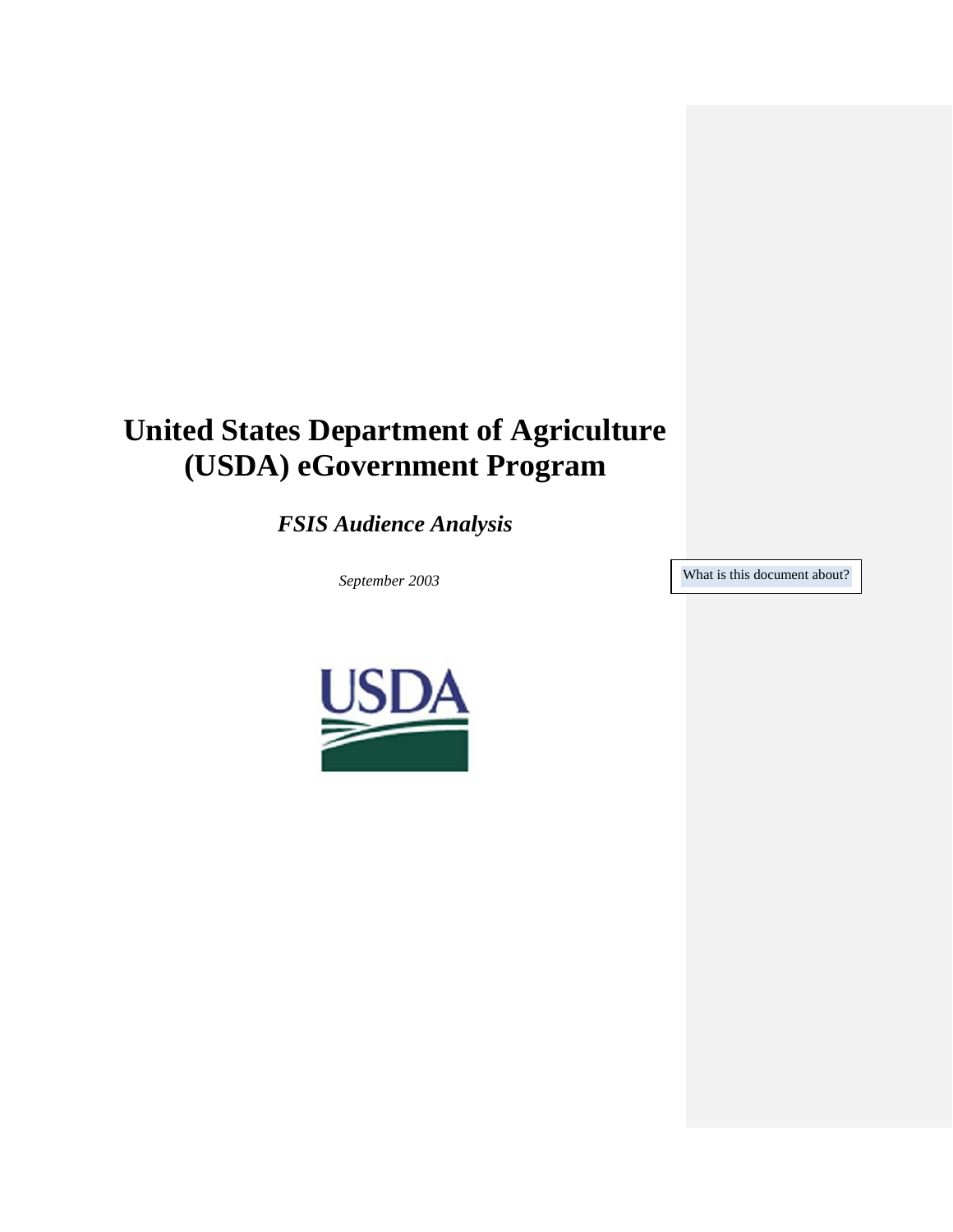

## **Table of Contents**

| 1  |  |
|----|--|
| 2  |  |
| 3  |  |
| 4  |  |
| 5  |  |
| 6  |  |
| 7  |  |
| 8  |  |
| 9  |  |
| 10 |  |
| 11 |  |
| 12 |  |
| 13 |  |
| 14 |  |
|    |  |

USDA\_FSIS\_Audience\_Analysis\_10.07.03\_v0.5 ANNOTATED

Page 2 of 16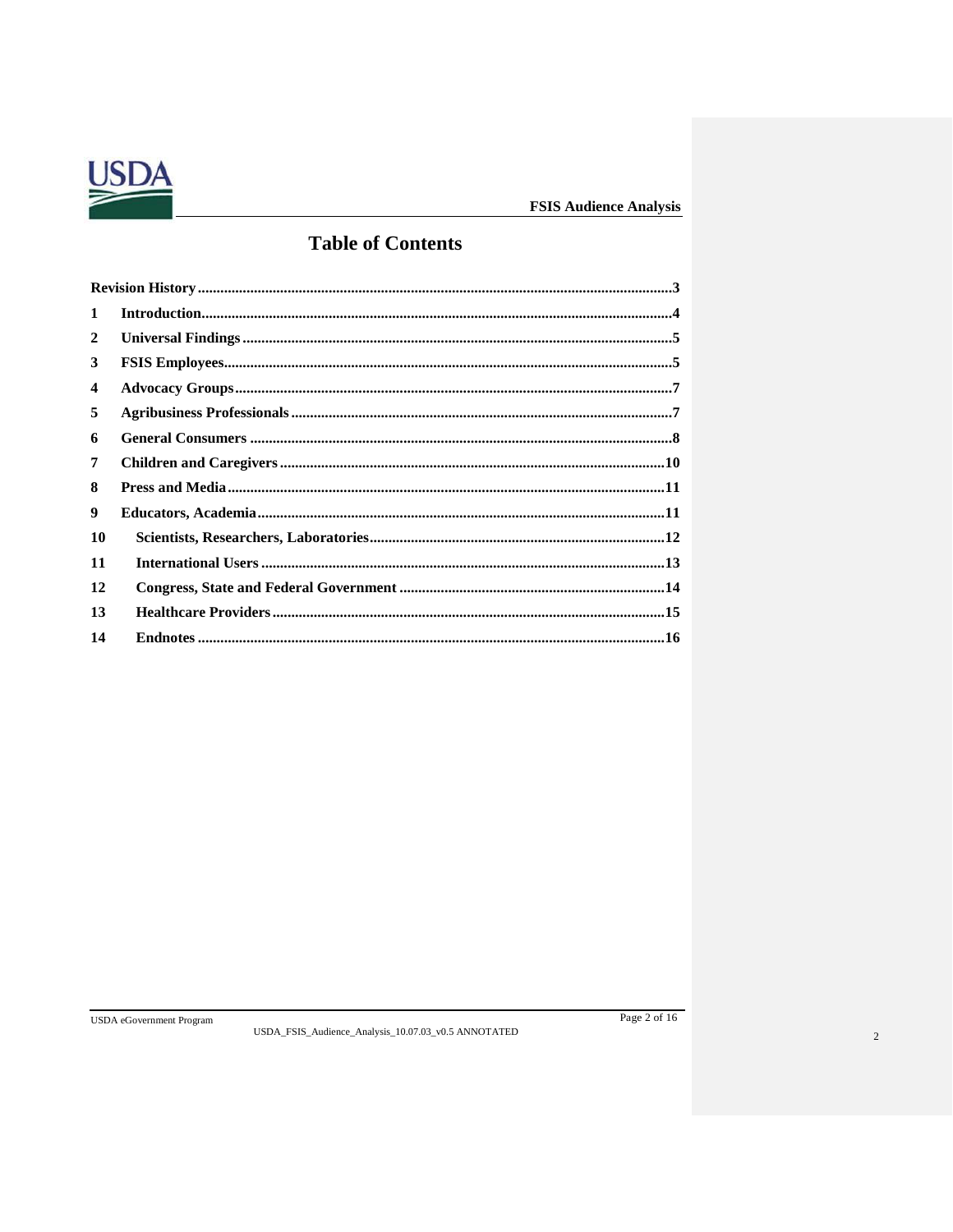

## <span id="page-2-0"></span>**Revision History**

## *Previous Change History*

| Table a - Previous Change History |             |                        |                                                                 |  |  |
|-----------------------------------|-------------|------------------------|-----------------------------------------------------------------|--|--|
| <b>VERSION</b>                    | <b>DATE</b> | <b>AUTHOR</b>          | <b>COMMENT</b>                                                  |  |  |
| 0.0                               | 09/08/2003  | Jennifer Murphy        | Initial Template                                                |  |  |
| 0.1                               | 09/10/2003  | <b>Cristin Witcher</b> | Document Draft                                                  |  |  |
| 0.2                               | 09/16/2003  | Cristin Witcher        | Document Revisions per Jen's Review                             |  |  |
| 0.3                               | 09/20/2003  | <b>Cristin Witcher</b> | <b>Updated with Endnotes</b>                                    |  |  |
| 0.4                               | 10/02/2003  | Cristin Witcher        | Updated with Information on Other<br><b>Public Sector Users</b> |  |  |
| 0.5                               | 10/17/2003  | Cristin Witcher        | Updated with Specific Mention of Job<br><b>Seekers</b>          |  |  |
|                                   |             |                        |                                                                 |  |  |
|                                   |             |                        |                                                                 |  |  |
|                                   |             |                        |                                                                 |  |  |
|                                   |             |                        |                                                                 |  |  |
|                                   |             |                        |                                                                 |  |  |
|                                   |             |                        |                                                                 |  |  |
|                                   |             |                        |                                                                 |  |  |

USDA eGovernment Program Page 3 of 16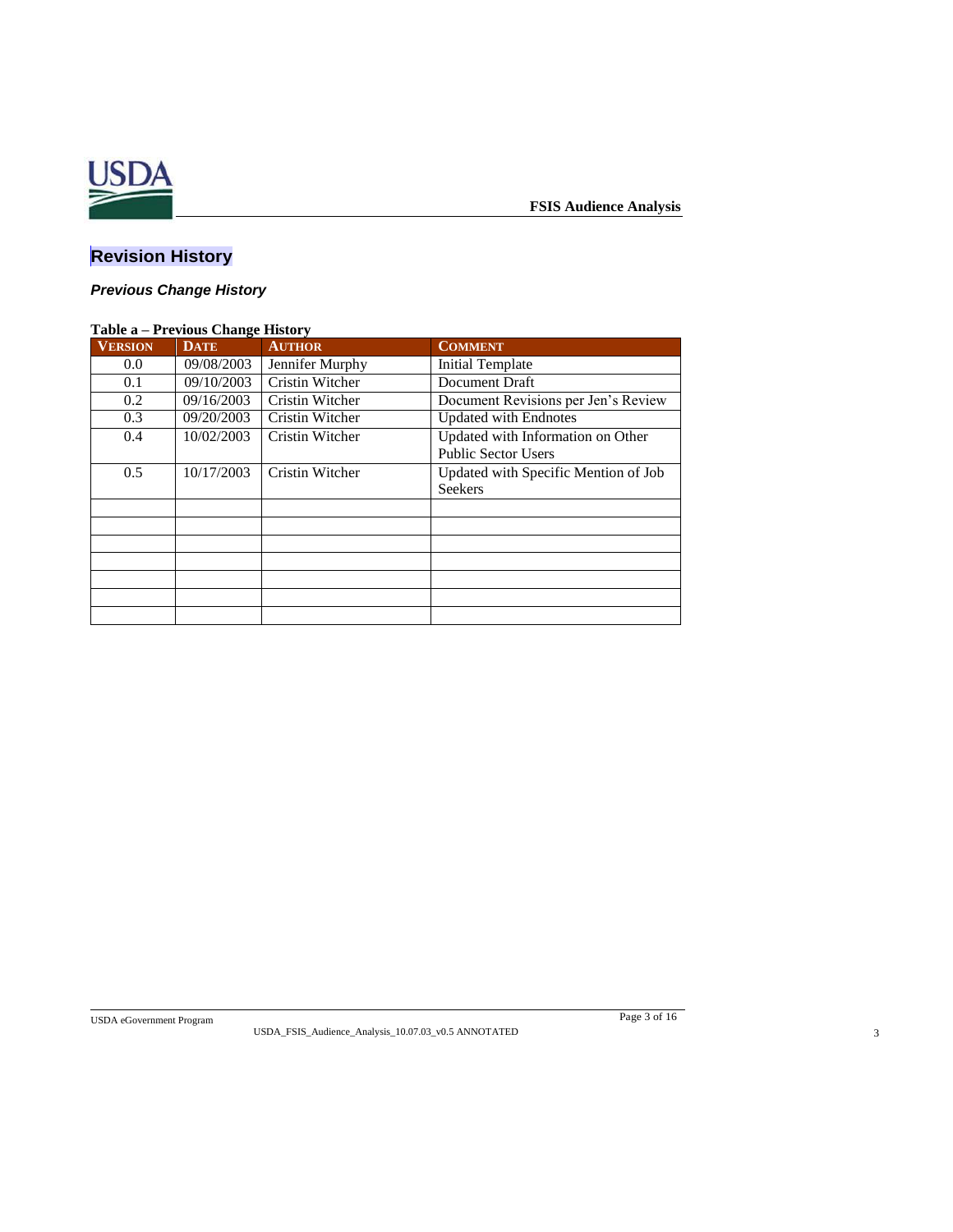

**FSIS Audience Analysis**

## <span id="page-3-0"></span>**1 Introduction**

#### *Document Objective and Summary*

In the agency's most recent effort to serve constituents effectively, FSIS is mirroring the increased enterprise focus on eGovernment, and attempting to better communicate with the public online. This public has a diverse face, and is comprised of a significant number of constituent groups. As a government organization, FSIS is tasked with addressing the needs of each. These groups all come to the agency seeking varying types of public health information. FSIS must recognize the distinctions between groups in order to meet audience needs appropriately, and provide personalized customer service. This document focuses on identifying existing FSIS online user groups, and analyzing their traits and online intentions. This compilation of customer data will serve as a useful reference in decisions regarding eGovernment, and more specifically the agency's Web site re-design.

This document describes each composite online customer group at a high-level. Information includes audience size and identified demographics. The document outlines the types of information users seek, and the frequency of these interactions. It addresses user groups' attitudes and awareness level of FSIS. Finally, the document assesses each group's readiness to interact with the government via electronic and Internet-based applications.

#### This analysis highlights the following FSIS online user groups:

- Employees and Job Applicants
- **Advocacy Groups**
- Agricultural Producers, Processing Plants, Businesses
- General Consumers
- Children and Caregivers
- Press and Media

#### *Educators and Academia*

- Scientists, Researchers, Laboratories
- **International Users**
- Congress, State and Federal Government, Sister Agencies
- Healthcare Providers

#### *Methodology*

The bulk of this user information was obtained from key FSIS supervisors, managers, and staff during a series of visioning sessions and small group meetings. These individuals were selected to participate in the definition of user groups because as employees and stakeholders, they are most capable of verbalizing relevant constituent needs. In addition to input from agency stakeholders, FSIS audience information was leveraged from existing documentation. Data from this analysis was derived from the following:

- USDA Web Presence Initiative Audience Analysis
- USDA eGovernment Readiness Assessment
- ERS User Personas
- US Census Bureau

USDA eGovernment Program Page 4 of 16

USDA\_FSIS\_Audience\_Analysis\_10.07.03\_v0.5 ANNOTATED 4

What is the purpose of this document? Who is the FSIS?

What information needs clarification?

This bullet list is easy to read and comprehend. Why are they identifying user groups?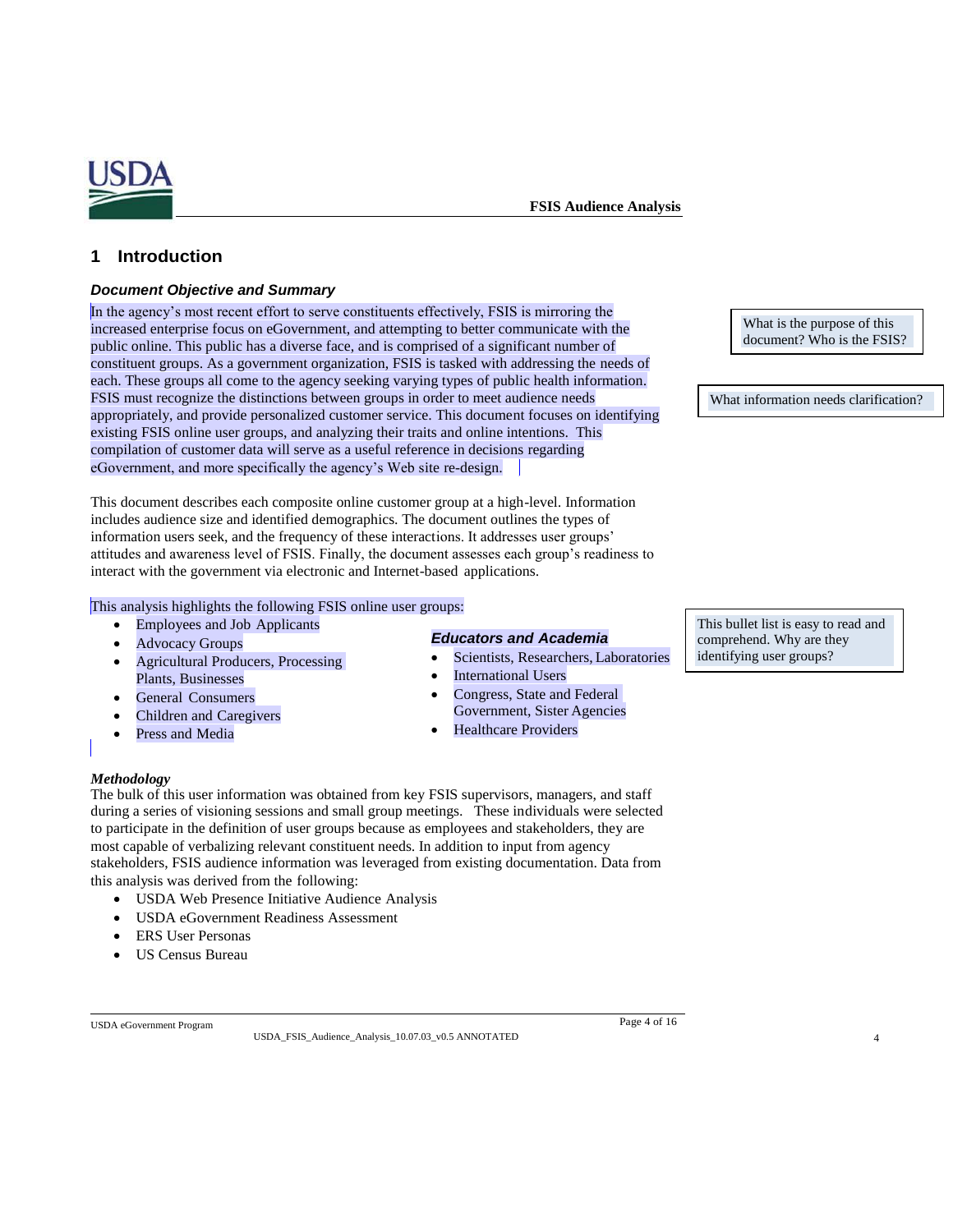

## <span id="page-4-0"></span>**2 Universal Findings**

At the most basic level each potential user of the FSIS Web site has the same survival needs food, water, shelter, etc. While food is such a vital part of culture and health, we in the United States generally take for granted the safety of our food supply. The responsibilities of public health agencies like FSIS are relatively transparent to the end consumers of meat, poultry, and other food products. In some ways the low level of awareness of this agency is a testament to the success of public health policies and procedures.

However, when a constituent, like a consumer, educator, or healthcare provider visits the FSIS site it is largely because that individual has some pressing need for food safety information. Given that FSIS recognition is low, a casual Internet surfer will not typically land on the agency's front page. Therefore, users intentionally in search of FSIS information and services require a site that enables them to quickly find desired content. While this content will meet distinct needs depending upon user group, the demand for fluidity and ease-of-use is common to all audiences.

Also because the majority of the population does not distinguish between the Department of Agriculture and the Food Safety and Inspection Service, FSIS needs to be purposeful in representing its identity across user groups. The re-designed Web site represents the ideal opportunity to heighten user awareness by highlighting critical information, major public health responsibilities, and agency functions. Additionally, the Web is a strong medium for projecting the desired agency image—one that instills a recognizable sense of safety, seriousness and confidence.

Lastly, though the current trend in both the private and public sectors is to transact business efficiently, online, and with automated tools, across the board users desire concise FSIS contact information. Users want to be able to create traditional connections, and ask questions of live, knowledgeable agency.

## <span id="page-4-1"></span>**3** *FSIS Employees*

#### *Audience Profile*

The employee user group represents all FSIS employees including agency directors, managers and staff level personnel, field office personnel, and office support staff. This is one of the largest segments of the online user population. It is also one of the most divided.

#### *Demographics*

Individuals working in more traditional desk positions in the Department Headquarters building make up about 20% of the employee population. Inspectors and field office personnel make up

USDA eGovernment Program Page 5 of 16

USDA\_FSIS\_Audience\_Analysis\_10.07.03\_v0.5 ANNOTATED 5

FSIS defined on page five. Why do you think the author waited? Acronyms should always be identified immediately.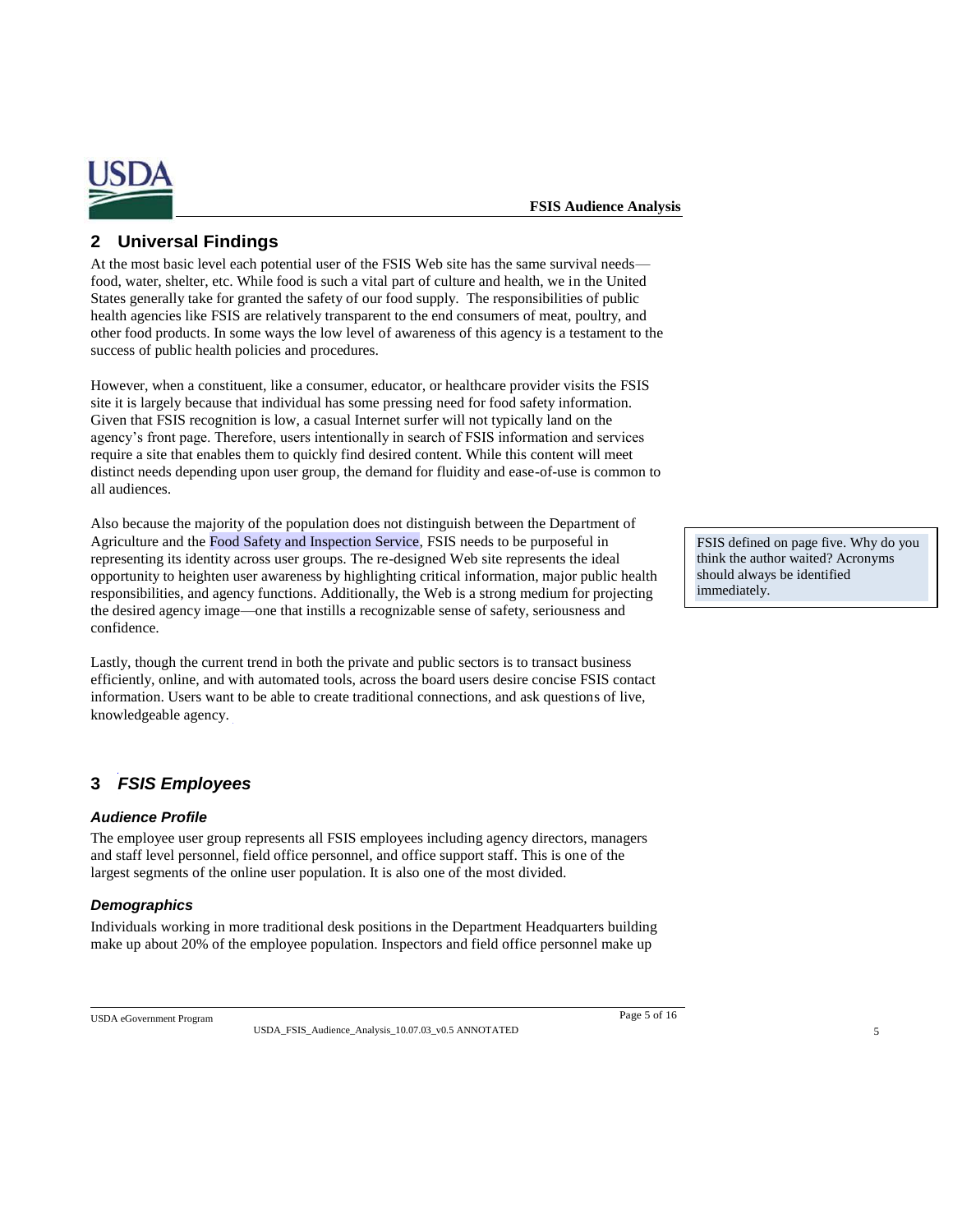

the remainder of the group. Approximately 7,000 of the 9,000+ agency employees are inspectors, veterinarians, and other members of the field office workforce.

Inspectors can be further divided into two distinct groups. The first, and larger of the two, includes those laborers who actually work on the processing plant floor. They are the unionized employees charged with the careful monitoring of plant processes and products. These individuals have almost no opportunity to access the Web. The second inspector group includes those employees who hold a degree in food science or are tenured members of the FSIS inspection staff. They are managers, veterinarians, and other field office specialists. These individuals do not belong to a union, and as a result of having been employed by FSIS for a longer period of time, are more experienced and better compensated for their work.

#### *Interactions with FSIS, Informational Needs*

FSIS inspectors desire ready access to directives, regulations, notices, and other industry news and updates. Regulations document government mandates to be imposed on the plant floor. Currently, these users do not have fingertip access to this, and other information that they need to do their jobs as effectively as possible.

These users also desire information on training, classes, and activities. Generally inspectors on the plant floor are motivated to achieve respect, success, and career development in their current roles so that they can begin to move through the defined organizational hierarchy. Therefore, training is a top priority. This user group also needs access to workplace violence prevention information, a calendar of meetings and events, backgrounders, speeches, the strategic plan, and consolidated benefits information on health care, child care, and retirement planning.

Headquarter employees desire much of the same information as inspectors but have the added benefit of being able to access the FSIS site from their individual computers throughout the day. These resources research and communicate online about their careers, responsibilities, agency services, programs, and opportunities. Though communication can sometimes be a problem within the agency, generally, these individuals have the most access to FSIS knowledge nationwide.

With the growth of eGovernment across the Enterprise, FSIS is moving toward an automated application and hiring process. This shift opens up the employee audience group to include prospective agency employees and job applicants. These users desire concise position descriptions, compensation information, and application procedures. The Web site could be a primary means of informing and attracting the best talent to the agency. Career and application information should therefore be displayed in one logical and centralized online location.

#### *Computer and Internet Access*

The attitude of employees towards the use of the Internet to conduct services is varied. Employees staffed in the Department Headquarters enjoy the convenience and speed of conducting business online. Field employees however, are frustrated by lack of access and slow

USDA eGovernment Program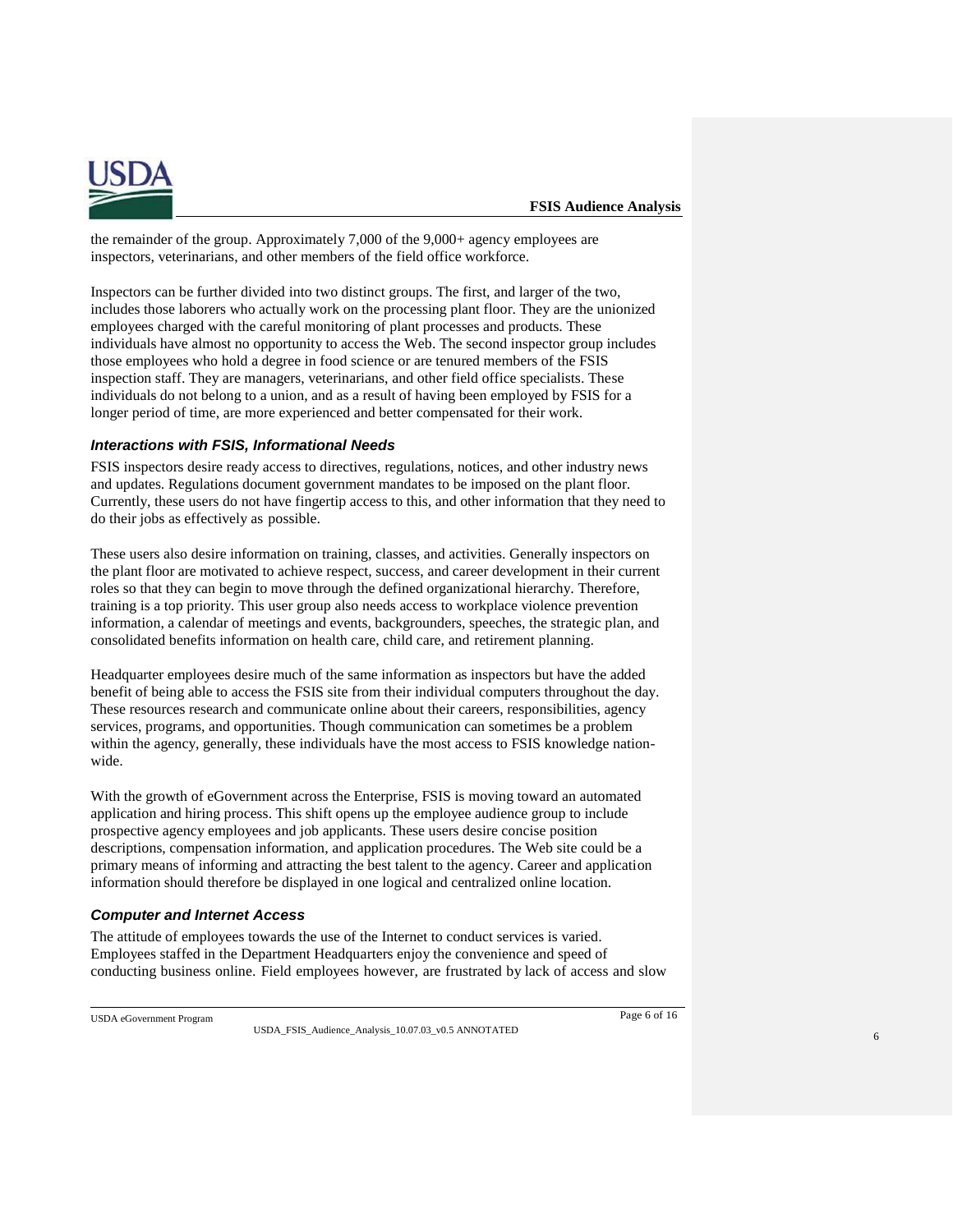

connection speeds. These individuals often do not have e-mail addresses, Internet training, or the desire to access electronic resources. This is a significant agency challenge.

## <span id="page-6-0"></span>**4 Advocacy Groups**

### *Audience Profile*

The advocacy group users are members of consumer groups, special interest groups, nongovernment associations and religious organizations. They are researching and contacting FSIS in response to a specific cause. Members of advocacy groups are often passionate activists and tend to be involved, energetic, and vocal in transactions with both the agency and the public. This group can also be largely adversarial in dealings with the agency.

#### *Demographics*

Consumers from the advocacy segment typically hold a 4-year college level degree. They tend to be well educated and passionate on specific subject areas.

#### *Interactions with FSIS, Informational Needs*

The main priority of most advocacy and consumer groups is to protect the public health rights of the American people. Some of these users are motivated by a personal foodborne illness crisis. They seek information on regulations, directives, FOIA, recalls, press releases, plants, speeches, labeling, upcoming meetings, and new technologies. These users have interacted with FSIS previously and are comfortable with the agency's responsibilities. They are one of the few user segments that recognizes FSIS' place within USDA.

#### *Computer and Internet Access*

Most members of advocacy groups have Internet access from either home or work, and use it regularly. These users are more motivated and issue savvy than the majority of the general public. They will frequent the FSIS Web site to research regulations, policies, and general interests.

## <span id="page-6-1"></span>**5 Agribusiness Professionals**

#### *Audience Profile*

Agricultural producers are non-farm agriculture related business owners, managers and employees. They look to FSIS for guidance on regulations, policy, and legislation. Like members of advocacy groups, these users also tend to see FSIS as a bit of an adversary because of the agency's responsibility to enforce regulations and sometimes institute penalties that negatively affect business margins.

USDA eGovernment Program

USDA\_FSIS\_Audience\_Analysis\_10.07.03\_v0.5 ANNOTATED

What is the purpose of the demographic section? Is the information useful?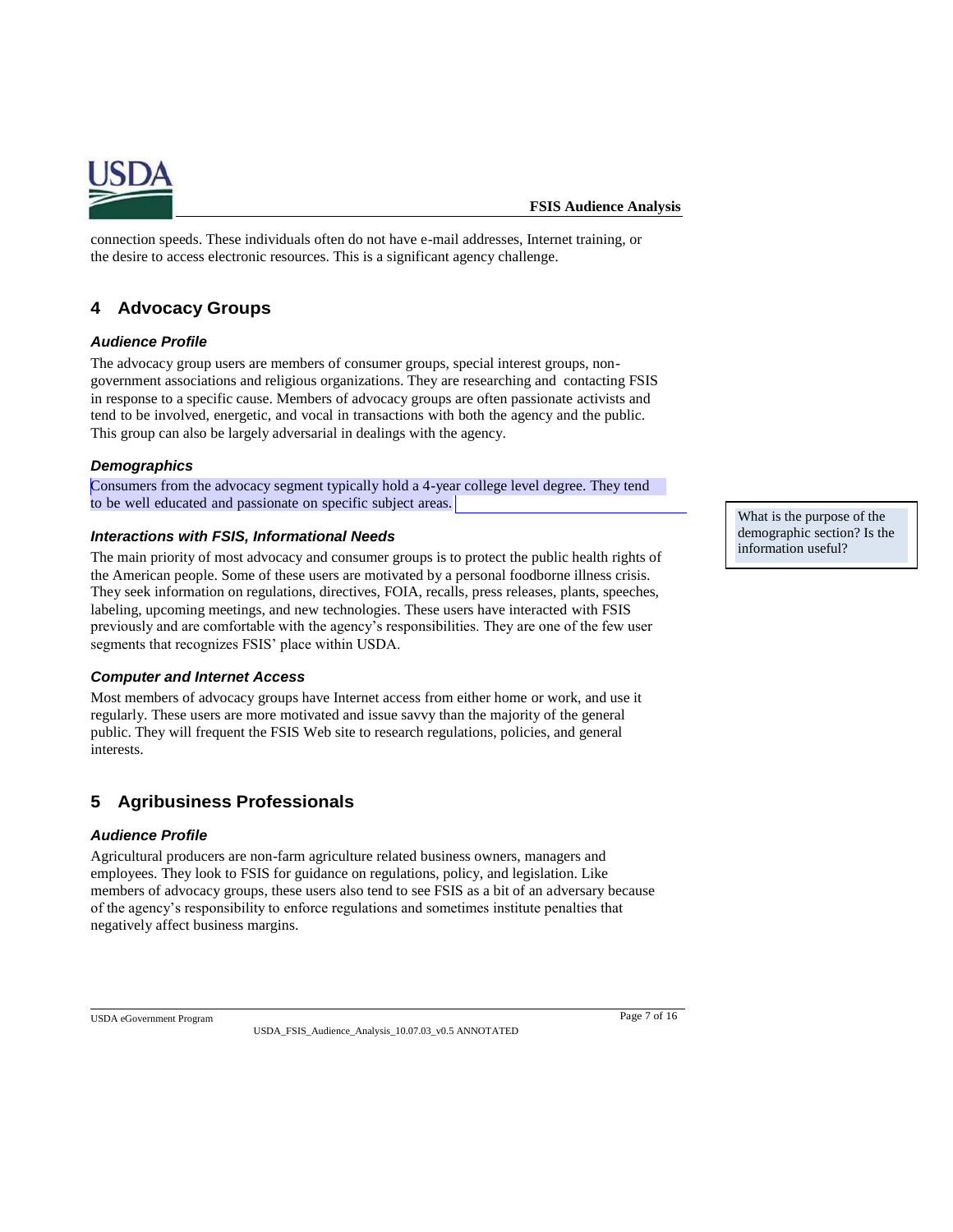

#### *Demographics*

The leadership of non-farm agriculture related businesses is a well-educated group. Additionally, according to the Bureau of Labor Studies, the agricultural industry is predominately male, with approximately 25% of the population being female. These business professionals are goal oriented and business minded.<sup>1</sup>

#### *Interactions with FSIS, Informational Needs*

Agribusiness professionals are primarily interested in press releases, labeling requirements, and regulatory information. However, these users come to FSIS from the perspective that they must meet with agency mandates in order to run successful businesses. These users desire licensing information for opening a new plant, as well as newsletters, and information on district offices and tech centers. They are interested in accessing the training programs available to FSIS inspection employees online. To maintain profitable businesses these individuals need access to HACCP information, state partnership information, and a concise FSIS contact list.

There is also a segment of the business user population that is interested in information on imports and exports. These domestic establishments must understand the requirements for exporting meat, poultry, and egg products to markets outside of the US.

#### *Computer and Internet Access*

Most business professionals access the Internet regularly from home or work. These users are motivated to interact with the agency, and access information from the FSIS Web site because the health of their businesses depends upon compliance with agency regulations. They will frequent the FSIS Web site to research regulations, business needs, and general interests.

## <span id="page-7-0"></span>**6 General Consumers**

#### *Audience Profile*

FSIS serves all 285 million Americans. Though food safety and public health services are often transparent to the consumer, agency functions help ensure the security of the food supply in the United States each day.

More directly, FSIS online users include citizens interested in general food safety information, as well as those that have experienced a specific problem with their food and need to contact the Meat and Poultry Hotline for next steps.

#### *Demographics*

58% of American Internet users, or 68 million adults, have visited at least one government Web site, and most have visited more than one.<sup>2</sup> From that statistic alone it is evident that the general public provides a large audience base for the Web sites of government agencies like FSIS.

USDA eGovernment Program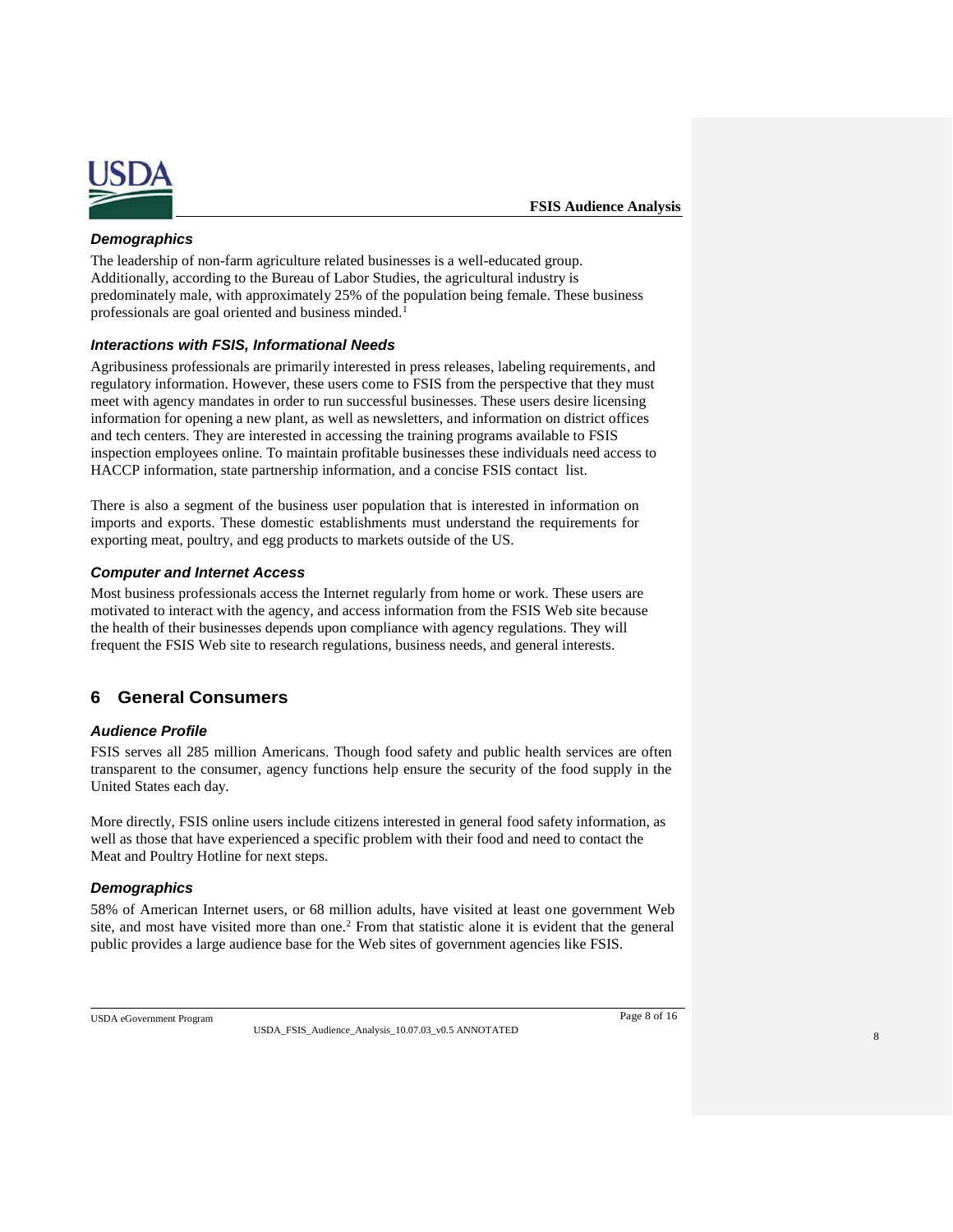

Due to the aging of the baby boom generation the median age of the American population is the highest in history—35.3 years. According to the 2000 U.S. Census, an overwhelming majority of this population has completed a high school education with 31% holding a Bachelor's or Graduate degree. The number of families maintained by unmarried women is on the rise. The average household contains 2.59 members. The median household income is \$42,257.<sup>3</sup>

At 13% of the overall population, the 37 million Hispanic residents of the United States represent an important minority. Roughly half are fluent in both English and Spanish, while half are Spanish dominant. About 50% of Hispanics remain concentrated in Texas, California, and New York. 54% of Hispanics live in the suburbs.<sup>4</sup>

#### *Interactions with FSIS, Informational Needs*

The overall lack of distinction this group makes between USDA and FSIS has been previously discussed. As a result of this low level of agency awareness, the general public typically only interacts with FSIS when searching for specific information, or seeking to fill an identified need. Some potential areas of interest include recall information, outbreak information, USDA Meat and Poultry Hotline contact information, and information about public events and meetings. These users might also desire general information about FSIS, such as a description of program areas, news, hot topics, and food safety information.

During the summer of 2003 a significant portion of the East Coast experienced a power outage. This blackout affected millions of Americans. Once power was restored these general consumers accessed the FSIS Web site to find out what to do with their perishable food items. This is a good example of desired consumer content. These users have little time to devote to extensive searching for information online. They desire easy access to practical content.

#### *Computer and Internet Access*

There is significant variation in computer and Internet access among the general public. On the whole, Internet usage continues to rise in the United States however, growth rates have slowed considerably from the mid  $1990s$ .<sup>5</sup> The percentage of households nation-wide with Internet access is 42%. Of these households nearly 65% connect at speeds of 56k or less according to Nielsen / Netratings. Thirteen percent of Americans regularly connect from home via broadband.<sup>6</sup>

Because of the continuing prevalence of the Internet and other technologies in American society, the general public is becoming increasingly more comfortable with turning to online resources to access information and services. Further, these people tend to trust the information they receive from official websites such as FSIS.

As the Hispanic population is a growing minority group, it is important to understand specifics about their Web usage trends. Seventy eight percent of Hispanics in the United States, who use computers, have a computer at home. The average Hispanic computer user is approximately 30

USDA eGovernment Program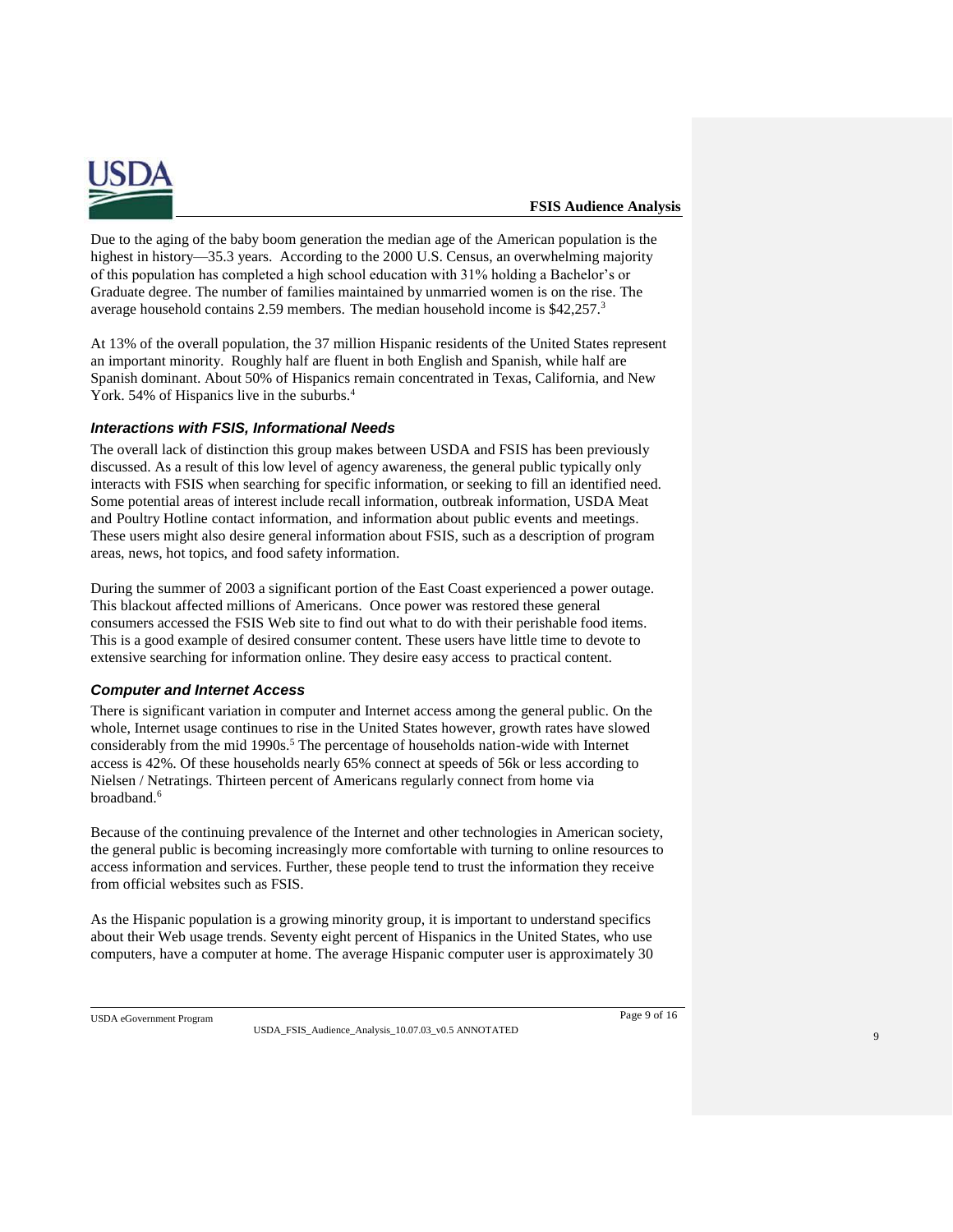

years-old. These individuals spend about 55% of their online time with Spanish language resources.<sup>7</sup>

## <span id="page-9-0"></span>**7 Children and Caregivers**

#### *Audience Profile*

This user group includes students and children who access the FSIS Web site for food safety information. For younger Americans, conducting research on the site is often prompted by a school project or homework assignment. The youngest viewers in this group may access the site with a parent or guardian.

#### *Demographics*

According to the U.S. Census there are approximately 60 million school-aged children in the United States.<sup>8</sup> The level of education, and reading and cognitive abilities for this group varies by age. Again, the typical student is largely unaware of the programs and services offered by FSIS, and the benefits of these services to the American people.

#### *Interactions with FSIS, Informational Needs*

Currently, children make up one of the smaller user groups of FSIS online. However, government agencies are being increasingly encouraged to create educational and entertaining Web pages for children. Perhaps with this new emphasis, more children will come to the site and learn about food safety.

Today, students interacting with FSIS most often seek information in order to complete a homework assignment or some other assigned task. FSIS online does include games and puzzles for younger users.

#### *Computer and Internet Access*

The Internet has the potential to be a strong educational tool for children in the United States. In particular, young children with Internet access are enthusiastic about using the Web as a resource. FSIS could take advantage of this enthusiasm and provide more interactive food safety education tools to members of this user group online.

In 2001, 99% of U.S. schools had Internet access, with 85% of those leveraging broadband connections. 57% of children have Internet access both at home and at school. However, children of low-income households are less likely to have access at home, limiting their Internet use to school hours.<sup>9</sup>

USDA eGovernment Program Page 10 of 16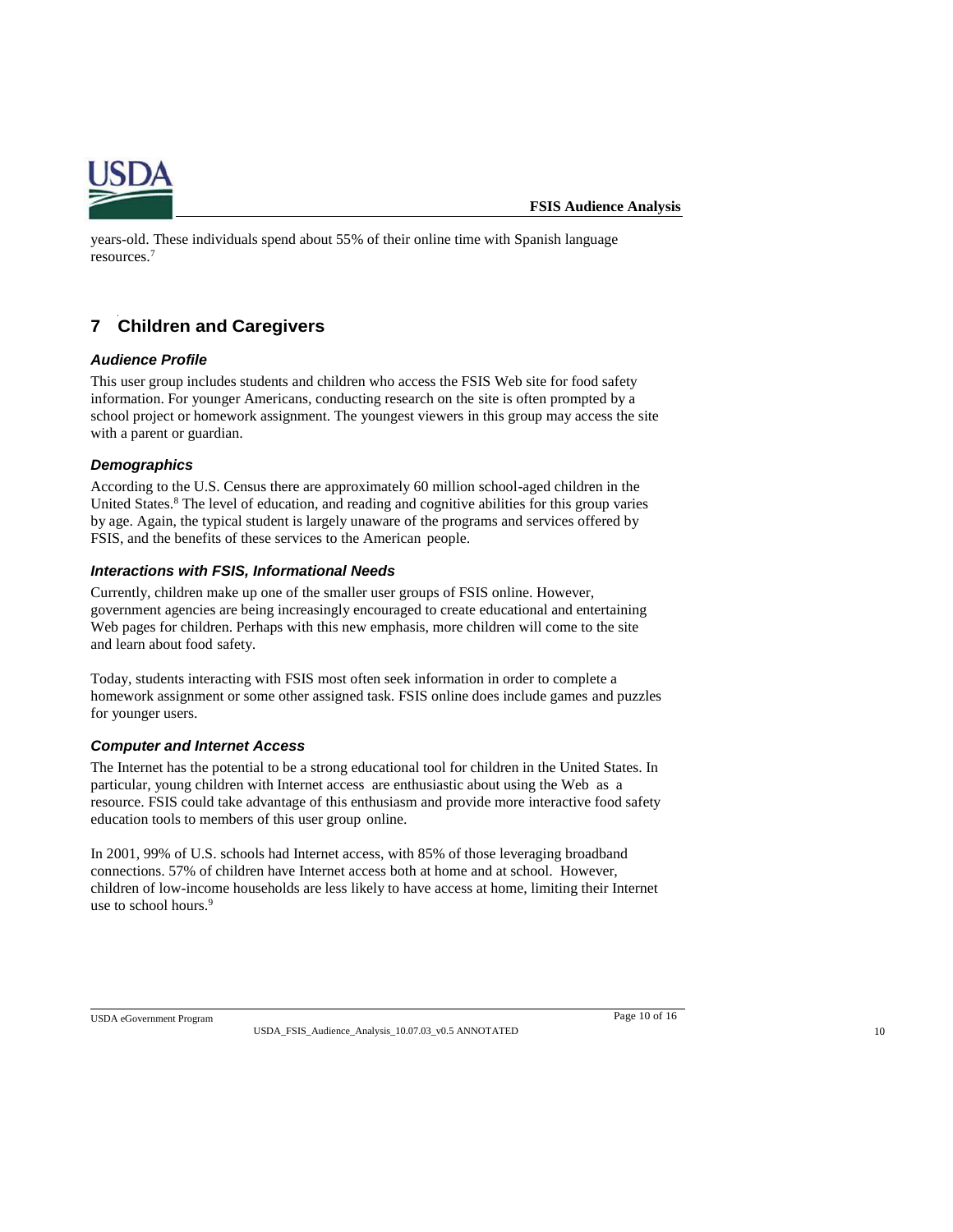

### <span id="page-10-0"></span>**8 Press and Media**

#### *Audience Profile*

Users in this group are writers, reporters, freelance journalists, and other media professionals working for radio, television, and newspaper producers.

#### *Demographics*

This audience group is well-written and well-spoken. Their ability to intelligently deliver news and information often makes them influential to the general public. Their minimum level of education is a 4-year college degree. Media professionals are motivated, persistent, and work on a deadline. These users seek information on a need-to-know basis. While accurate research is critical to publishing strong spots and columns, these users do not want to spend a significant amount of time searching for data.<sup>10</sup>

#### *Interactions with FSIS, Informational Needs*

Journalists interact with FSIS both online, and via interviews with subject matter experts and agency personnel. They use the Web to verify information, provide background, and add hard facts to stories and primary source material. Also, because FSIS is a regulatory agency many members of this audience group see it as an objective source of food safety and recall information.

Again, these users require quick access to accurate data. They are typically under a time crunch and want to spend less time searching and more time formatting facts for personal analysis. From FSIS they are interested in recall information, press releases, speeches, notices, regulations and directives, upcoming events, and high-resolution photos. The Internet provides the most efficient path to this information.

#### *Computer and Internet Access*

Almost all members of the media have desktop or laptop computers in their offices and homes. They are technically savvy, use email extensively, and go to the Internet regularly for research and personal purposes.

## <span id="page-10-1"></span>**9 Educators, Academia**

#### *Audience Profile*

This user group is comprised of individuals from a broad cross section of the education community. For example users include K-12 educators teaching a food safety curriculum in public and private schools. Also included are teaching professionals and researchers that desire focused material in a particular area of interest—perhaps public health or food science. The

USDA eGovernment Program Page 11 of 16

Does this demographic section meet the criteria of objectivity? How many words and phrases that express subjective value of this group can you find?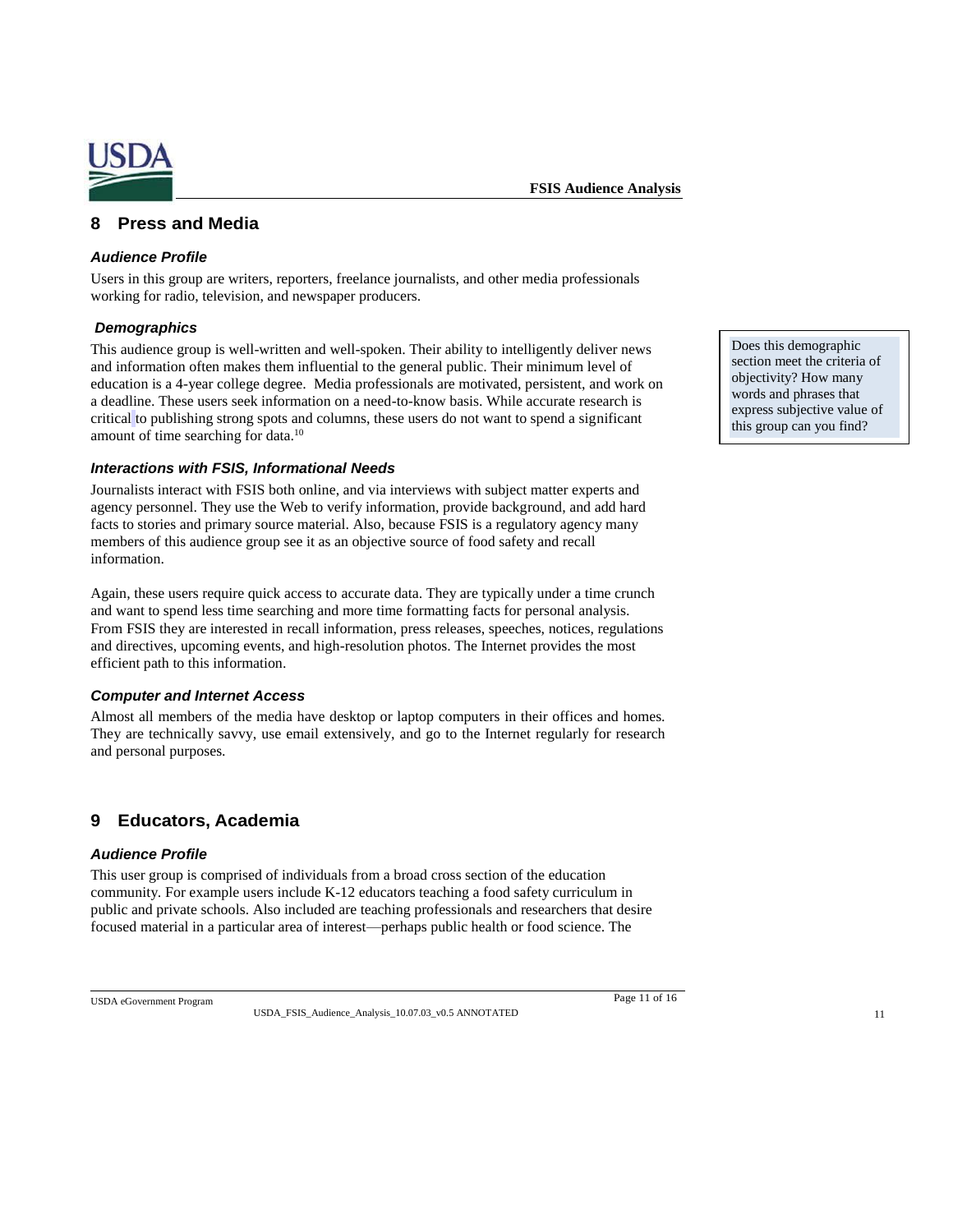

group includes university-based professionals working in scientific fields such as human nutrition, food science, biology, veterinary medicine, and public health.

Moving beyond the more traditional definitions of academic users, this group also includes student teachers, or adult and teen leaders teaching in non-classroom settings such as the 4-H club, Boys and Girls Club, and YMCA. Lastly, a relatively large segment of the FSIS online visitor population is school cafeteria staff and food preparers. These individuals are concerned with providing safe school lunches to students in the United States.

#### *Demographics*

Traditional educators are driven by the pursuit of knowledge, both within the classroom as well as within their research. They desire access to information that is relevant, accurate, and on the cutting edge of their field.<sup>11</sup> Many of these professionals are motivated to shape, inspire, and protect this nation's young people. The majority hold a minimum of a 4-year college degree and many have, or are working toward more advanced degrees.

#### *Interactions with FSIS, Informational Needs*

The average educator that is a consumer of online food safety information accesses the site periodically to update their curriculum and teaching materials, benefit from free or low-cost teaching aides and lesson plans, research related topics for lectures, projects, and papers, or stay informed on current agency updates that could potentially impact the health of their students. These individuals also desire presentations, videos, FSIS training materials including HACCP information, and a link to information on the school lunch program.

#### *Computer and Internet Access*

The academic user group is possibly the most technically savvy of all FSIS users. The majority have a computer with a broadband or dedicated dial-up connection at home. Moreover, nearly 100% of schools, colleges, and universities have machines with high-speed networks and Internet connections.<sup>12</sup> These users email extensively, access the Internet daily and have computers that allow them to take advantage of advanced applications. They are comfortable, and in many cases prefer, transacting business online. The challenge therefore, is not accessing the Internet but rather locating needed, wanted, and applicable information. The group desires content that is well organized, searchable, and accessible.

## <span id="page-11-0"></span>**10 Scientists, Researchers, Laboratories**

#### *Audience Profile*

This group is comprised of scientists, researchers, and laboratories interested in food science information including new policies, technologies, and processes.

USDA\_FSIS\_Audience\_Analysis\_10.07.03\_v0.5 ANNOTATED

USDA eGovernment Program

Page 12 of 16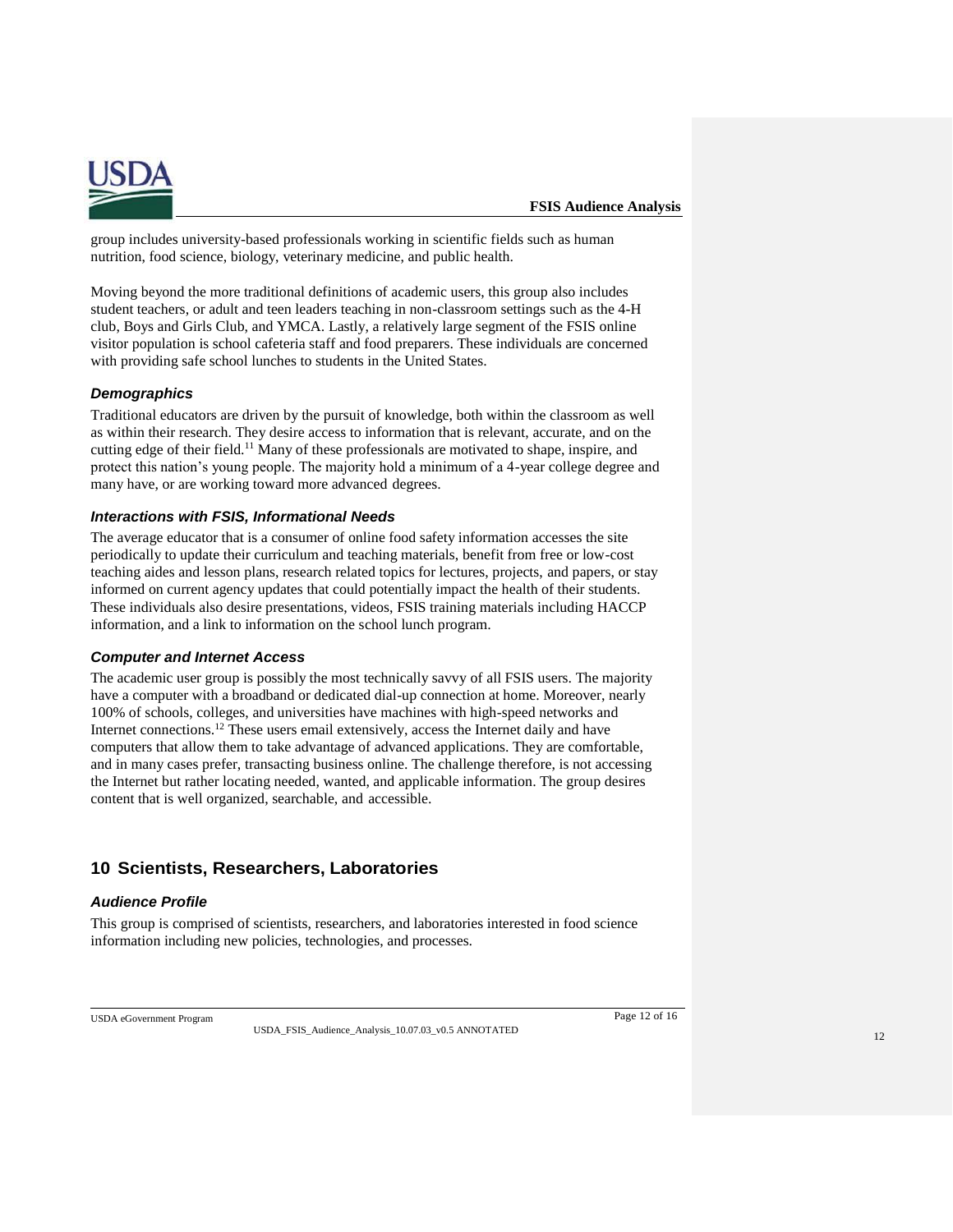

#### *Demographics*

These scientists and researchers are driven by the pursuit of discovery. They want to be able to access information that will allow them to accurately test samples, further their own studies, or test a hypothesis. These users are researching FSIS data to use in writing technical articles, support advocacy arguments and suits against the agency, and ensure compliance with defined regulations. The majority of these users have the minimum of a 4-year college level degree. Many have or are working toward more advanced graduate degrees.

#### *Interactions with FSIS, Informational Needs*

Lab personnel come to the FSIS site whenever they are in search of information regarding testing methods and processes, contracting for FSIS, industry compliance, technical data and FSIS issued notices and directives. Members of this group also desire access to any available research summaries and publications.

#### *Computer and Internet Access*

Scientists and researchers are highly educated and technically savvy. They use email extensively, and access the Internet regularly for research, and personal purposes. In fact, the Internet has become one of their primary tools in information gathering. Users read publications, subscribe to topical list servs and websites, and collaborate with peers.

## <span id="page-12-0"></span>**11 International Users**

#### *Audience Profile*

The international user group consists of businesses, and foreign governments involved with importing or exporting of meat, poultry, or egg products to the United States.

#### *Demographics*

There are currently 32 countries that export FSIS regulated products to the US. The individuals involved in maintaining these trade relationships are educated members of foreign industry and foreign government. While a significant number of these international users come from Spanish speaking countries, they do tend to have strong English speaking skills.

#### *Interactions with FSIS, Informational Needs*

Individuals involved with international industry or government are motivated to interact with FSIS for two main reasons. These users are either members of countries and agricultural production establishments that are already approved to trade with the United States, or seeking approval to become trade partners. These people specifically seek information on US import regulations, labeling requirements, customs requirements, re-inspection guidelines, equivalence requirements and equivalence audit results, and listings of countries and businesses approved for international trade. A smaller percentage of these users access the site for information on Codex Office responsibilities, activities, and upcoming meetings.

USDA eGovernment Program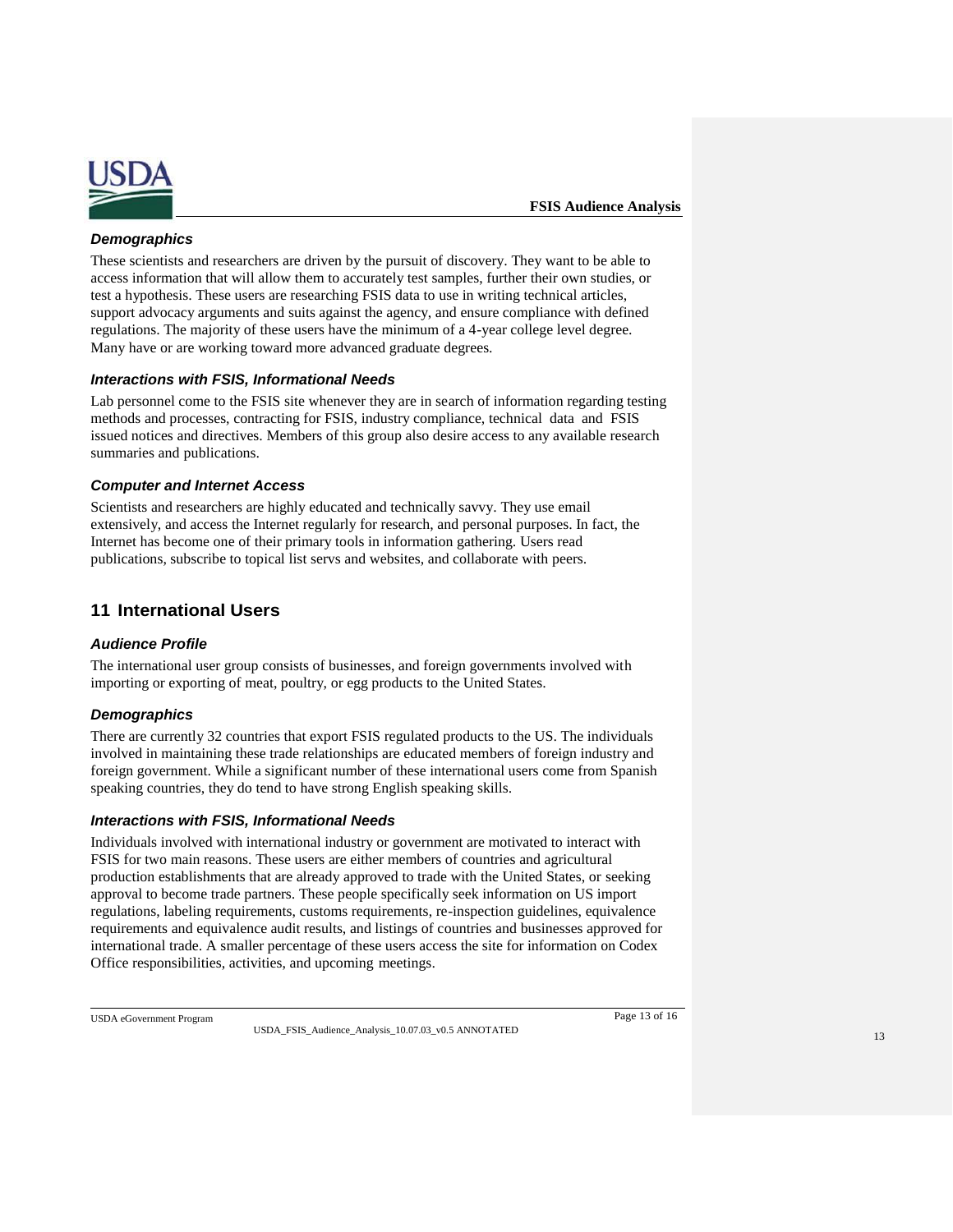

#### *Computer and Internet Access*

Individuals from foreign production establishments and foreign governments tend to have occupations in which they have frequent access to the Web and other electronic applications. These users are generally comfortable with conducting business online, especially in international interactions.

## <span id="page-13-0"></span>**12 Congress, State and Federal Government**

#### *Audience Profile*

Functional dependencies exist between FSIS, public health agencies with related missions, and local, state, and federal government organizations. While individuals from other public sector groups are secondary consumers of agency information, they must not be overlooked.

Sister public health agencies include CDC, FDA, EPA, and APHIS. Each is charged with protecting the food supply at some point along the farm to table continuum. Also part of the public sector, 28 states are responsible for inspecting local meat and poultry production plants. State inspection programs are audited by FSIS and must adopt applicable FSIS regulations and directives.

#### *Demographics*

Members of other governmental agencies and organizations tend to come to FSIS with very specific needs. Therefore, these users desire quick access to desired information. Because they tend to be comfortable with government processes, they will not hesitate to contact agency resources directly rather than spend time searching unsuccessfully.

#### *Interactions with FSIS, Informational Needs*

In order to best serve their own constituents, users from other public health agencies must understand FSIS, as well as the integration points between related agencies. They desire background information on FSIS specifically mission, responsibilities, organizational structure, and contact information.

State inspection officials seek information on regulations, inspection requirements, procedures, and training. This group's needs are similar to the needs of the FSIS federal inspection officers that are staffed in establishments nationwide. They work to ensure the safety of meat and poultry products on the state and retail level.

#### *Computer and Internet Access*

As is evident across all audience groups, Internet use is varied among governmental employees. Those individuals that work in traditional desk positions have easy access to online resources. However, state inspection employees, like field office officials, have very little opportunity to access Internet based information and services.

USDA eGovernment Program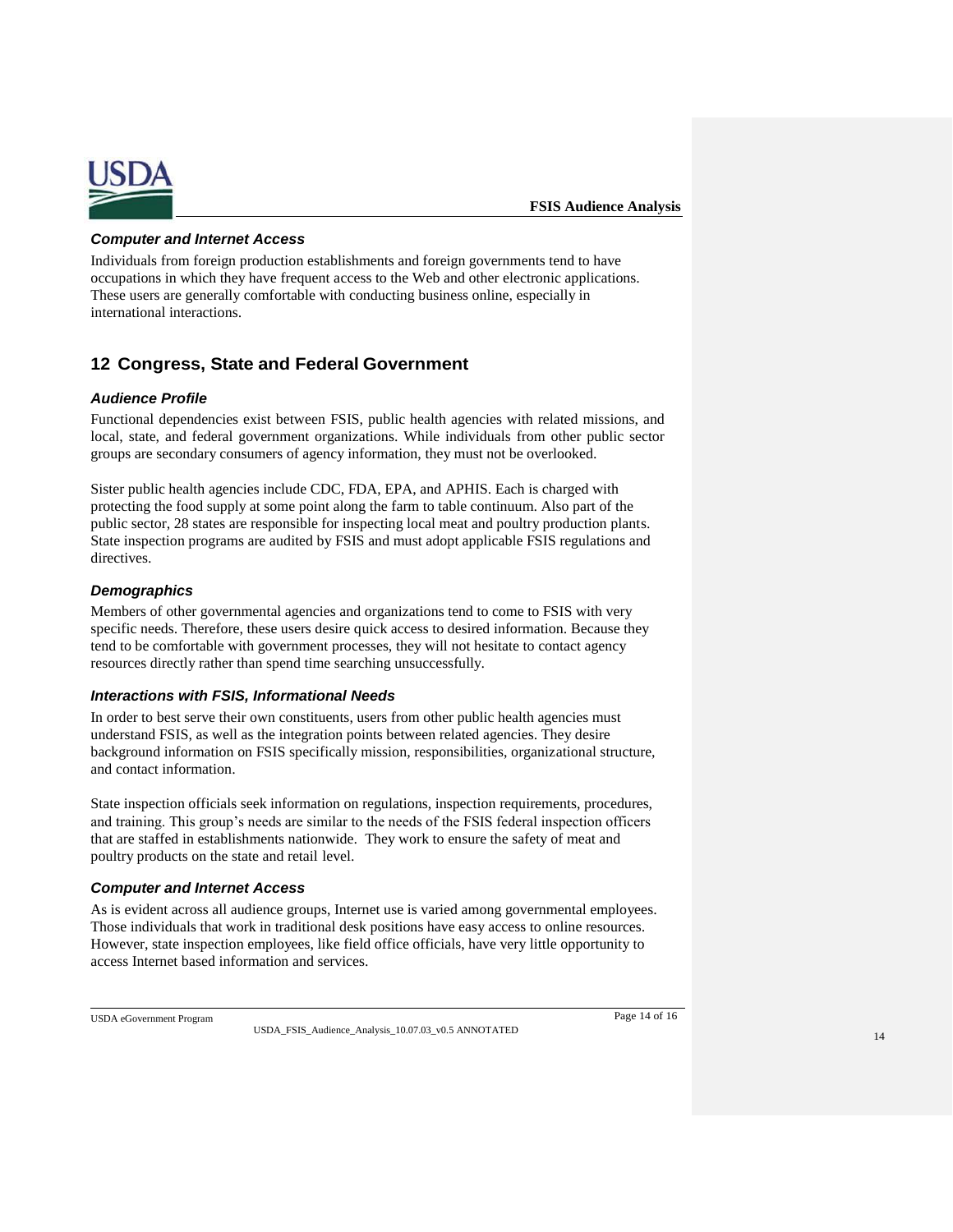

## <span id="page-14-0"></span>**13 Healthcare Providers**

#### *Audience Profile*

These individuals are responsible for the health of American citizens each day. As a result they need to be informed about medical conditions including the occurrence, symptoms of, and cures for foodborne illnesses.

#### *Demographics*

Healthcare professionals represent one of the smaller audiences of FSIS online. However, the information that they seek from the Web site is critical to the well-being of their patients. These users are well-educated, and are motivated to be informed on the issue of public health.

#### *Interactions with FSIS, Informational Needs*

Users from this group will access the site periodically in order to update themselves on issues related to food science and health. They are interested in general information about the diagnosis and treatment of foodborne illness, a subject in which they are not necessarily well versed. These individuals may also look to the Web to receive alerts in cases of emergencies, outbreaks, or wide-spread health incidents. They may be interested in the USDA Meat and Poultry Hotline, public health service information, and lab reports.

#### *Computer and Internet Access*

Almost all healthcare professionals have access to a desktop or laptop computer in their home or office. However, their time online during the day might be limited if they are responsible for patient appointments. These users are well-educated and typically comfortable with e-mail, Internet, and other electronic applications. They use a computer for both research and personal purposes.

> The document stops abruptly. What is missing here? Overall, what changes would you make to this document?

USDA eGovernment Program Page 15 of 16